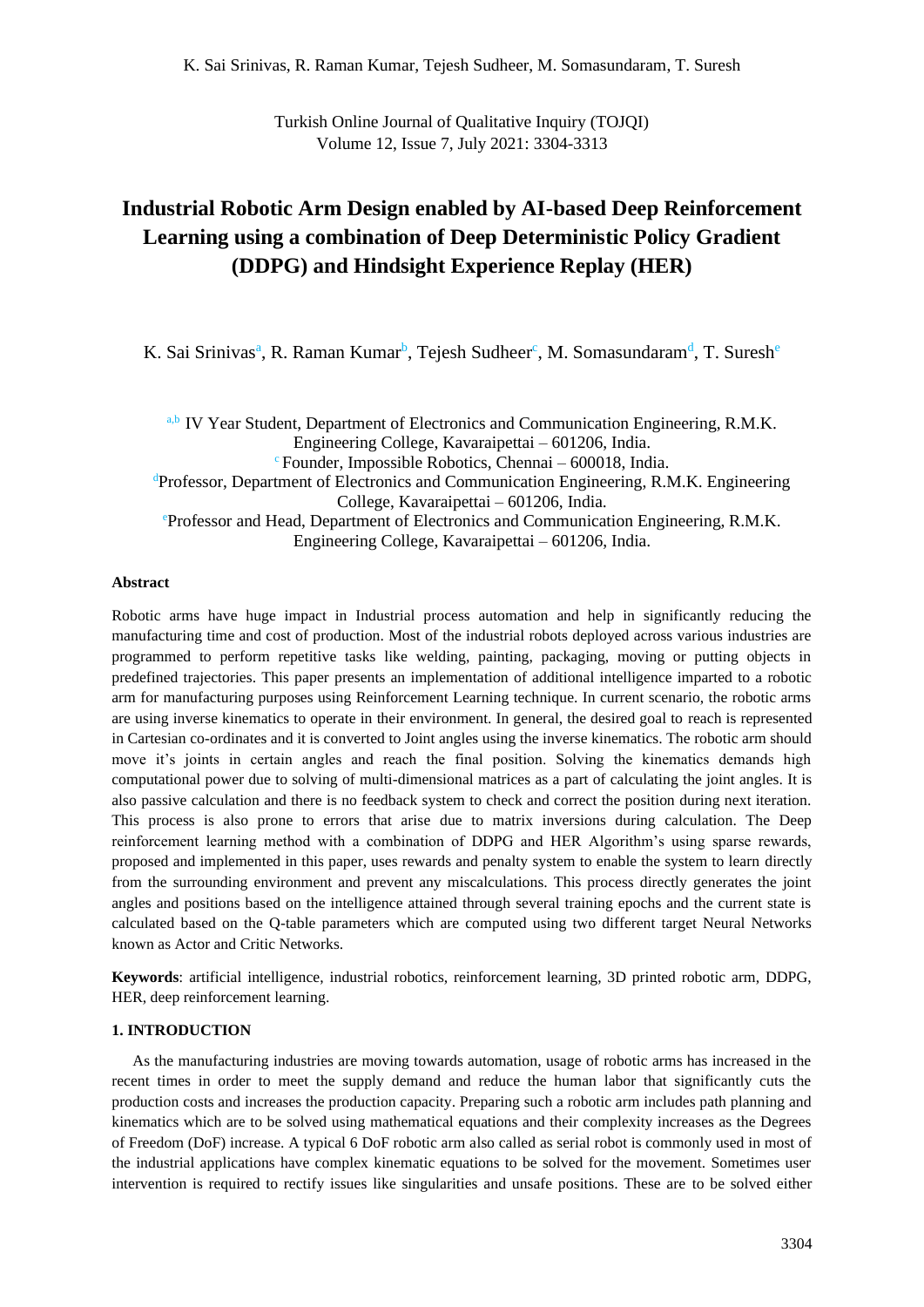manually or avoided using path planning. Though closed loop systems are used for precise movements and calibration [1], the robots cannot operate efficiently when the environment or goal is slightly changed in real time. It requires that intelligence has to be imparted to the robot by incorporating advanced sensors like depth camera sensor [2] and artificial intelligence techniques. Using the advanced sensors, the system can be made more accurate, flexible and adopt to the operating environments in real time. Artificial intelligence techniques can be used to achieve better control and take intelligent decisions in reaching the goal [3].

To prevent this manual intervention and make the robot self-aware of the surrounding environment, a goalbased reinforcement learning approach [4] is used with inputs derived from a 3D depth camera [2] that provides the system with necessary information about the goal location and it's working envelope.

# **2. Robotic Path/Motion Planning**

Path/Motion planning is an essential part for functioning of self-autonomous industrial robotic-arm, it accesses the overall performance of the system. While path/Motion planning is implemented certain problems are needed to be taken care. The major problems include avoiding null-points, self-collisions. The above problems are handled and taken care by using a ROS moveit package [5]. Move-it is a motion planning software that can efficiently handle robotic manipulation, motion planning, inverse kinematics and detect self-collisions [5].

Robotic Kinematics is use of kinematic equations to apply geometric equations to study different movements of multi-degree of freedom kinematic chain which defines and forms the structure of a robot. When it comes to path planning there is a requirement to solve the Forward or inverse kinematics based on the application.

## **2.1 Forward Kinematics**

Forward Kinematics is a problem that needs to be solved when we have all the positions of the joint angles to compute target position of the end effector. This is of no-use in solving Robotic-Path-planning in real-world.

## **2.2 Inverse-Kinematics**

Solving the problem of inverse-kinematics is a very important for efficient path-planning and robotic manipulation. It is a mathematical problem which is needed to be solved to calculate variable joint parameters in order to move the end effector to the target location.

### **2.3 Solving Inverse-Kinematics problem using A.I.**

Solving Inverse Kinematics problem is quite complex and compute in-efficient for higher degree-of-freedom robotic-arm.[6] To solve this, we moved to use deep-reinforcement learning approach where the robotic-arm is trained in a simulated environment [7] to optimize itself to a target location and then store the respected joinangles to the database and this is repeated for different target-points such that the database have the entire optimal-map for performing the inverse kinematics [17] task and path-planning if a target position is given.

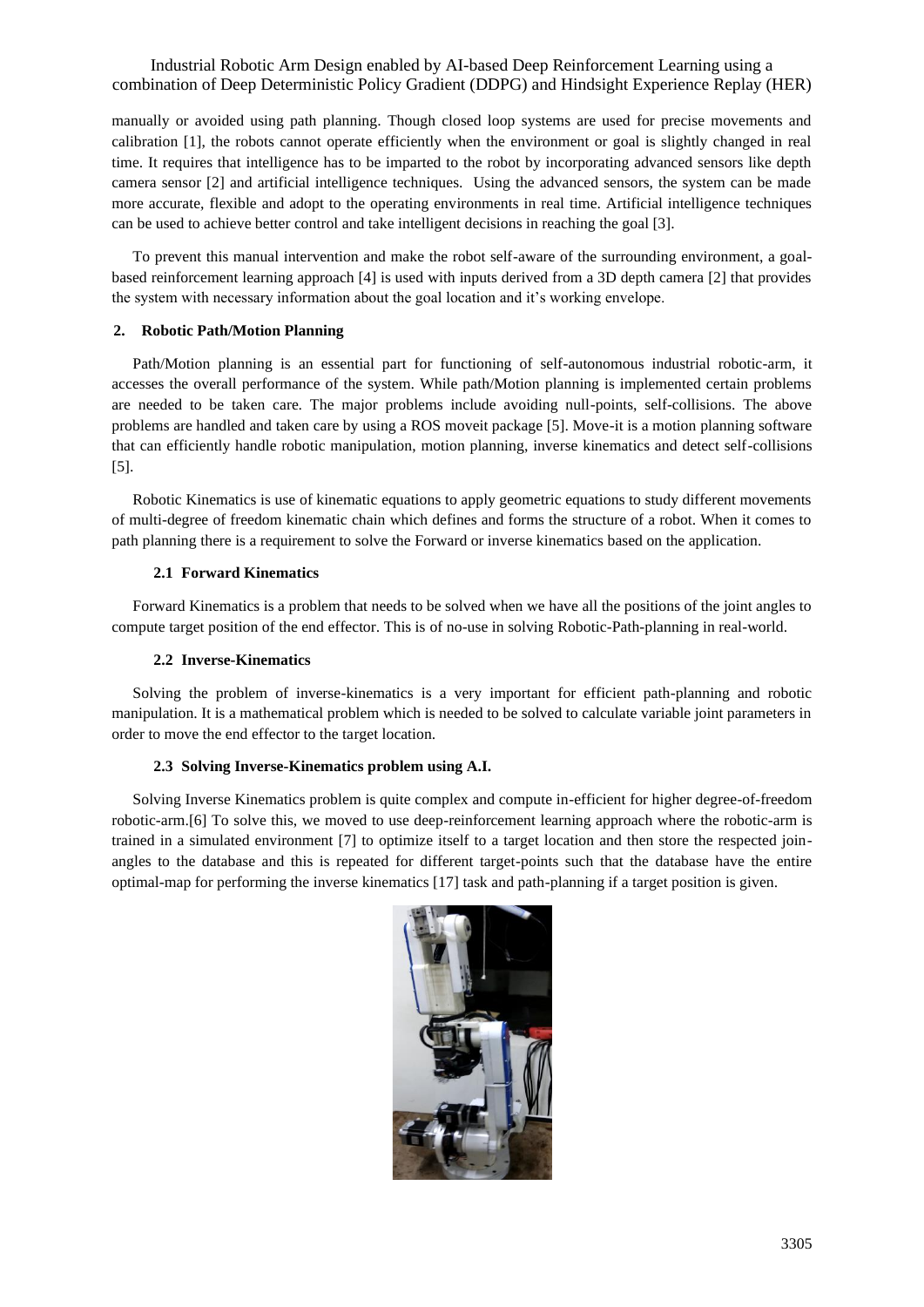# **Figure 1. Developed 6 axis robotic arm.**

# **3. Current Implementation of AI in Robotic Arms**

- Andrea Franceschetti in their research in 2020 'Robotic Arm Control and Task Training through Deep Reinforcement Learning' [11], had proposed a detailed comparison of Trust Region Policy Optimization and DeepQ-Network. However, our results show that a combination of both DDPG and HER has yield better results.
- Adarsh Sehgal in their research in 2020 'Deep Reinforcement Learning Using Genetic Algorithm for Parameter Optimization' [14], had proposed genetic algorithms to find the parameters used in DDPG and HER. However, No Genetic algorithms are used to find parameters instead deep neural-networks are used to find and optimize the parameters for DDPG, and HER is used in our current research.
- Kaveh Kamali in their research in 2020 'Real-time Motion Planning for Robotic Teleoperation Using Dynamic-goal Deep Reinforcement Learning' [16], had proposed a method that maps human hand motions to the robotic arms. However, we have trained the robot in a simulated environment to impart the intelligence for path planning.
- Julian Ibarz in their research in 2021, 'How to train your robot with deep reinforcement learning: lessons we have learned' [21], had conducted a study of deep reinforcement learning methodologies in different robotic environments. This study highly helped us to fine-tune our deep reinforcement learning approach.
- Ashwani K in their research in 2020, 'Evolution Of Optimization Algorithm Operated Robotic Arms With Different DOF' [20], had conducted a study of optimization of different algorithms for better robotic path planning and other aspects of robotic arms with different DOF. This study helped in choosing the better approach toward solving the current problem using deep reinforcement learning.
- Justinas Miseikis et al in their research in 2018 'Robot Localisation and 3D Position Estimation Using a Free-Moving Camera and Cascaded Convolutional Neural Networks' [8], had used the approach of replacing sensors with deep learning approach to estimate the position of the joints by converting the 3D image to 2D image with cascaded CNN. However, it is very difficult to calculate and solve inverse kinematics from a camera. Also, it is less Accurate and it would not be aware of null points in the space.
- Alexander Reiter et al in their research in 2016 'Inverse kinematics in minimum-time trajectory planning for kinematically redundant manipulators' [9], had used the approach of a Velocity Jacobian based scheme working with linear combination of null space basis vectors. However, Inverse Kinematics is generated from mathematical equation solving which is not an ideal solution as it is a compute intensive and time taking method for solving larger Degree of Freedom.
- Stephen James et al in their research in their research in 2016 '3D Simulation for Robot Arm Control with Deep Q-Learning' [4] had used the approach of deep Q networks and 3D simulations to train a 7 DOF robotic arm in a task with no prior knowledge. However, the proposed method is for discrete action space , which is not ideal for real world robotics.
- Sourya Dipta Das et al in their research in 2018 'Energy Optimized Robot Arm Path Planning using Differential Evolution in Dynamic Environment' [6], had used the approach of detecting the shortest and energy efficient path for an industrial robot using differential evolution (DE) algorithm. However, this Energy optimization technique is limited to solving the differential equation but still it is energy consuming as it has to be continuously invoked for planning the path.

# **4. Reinforcement Learning**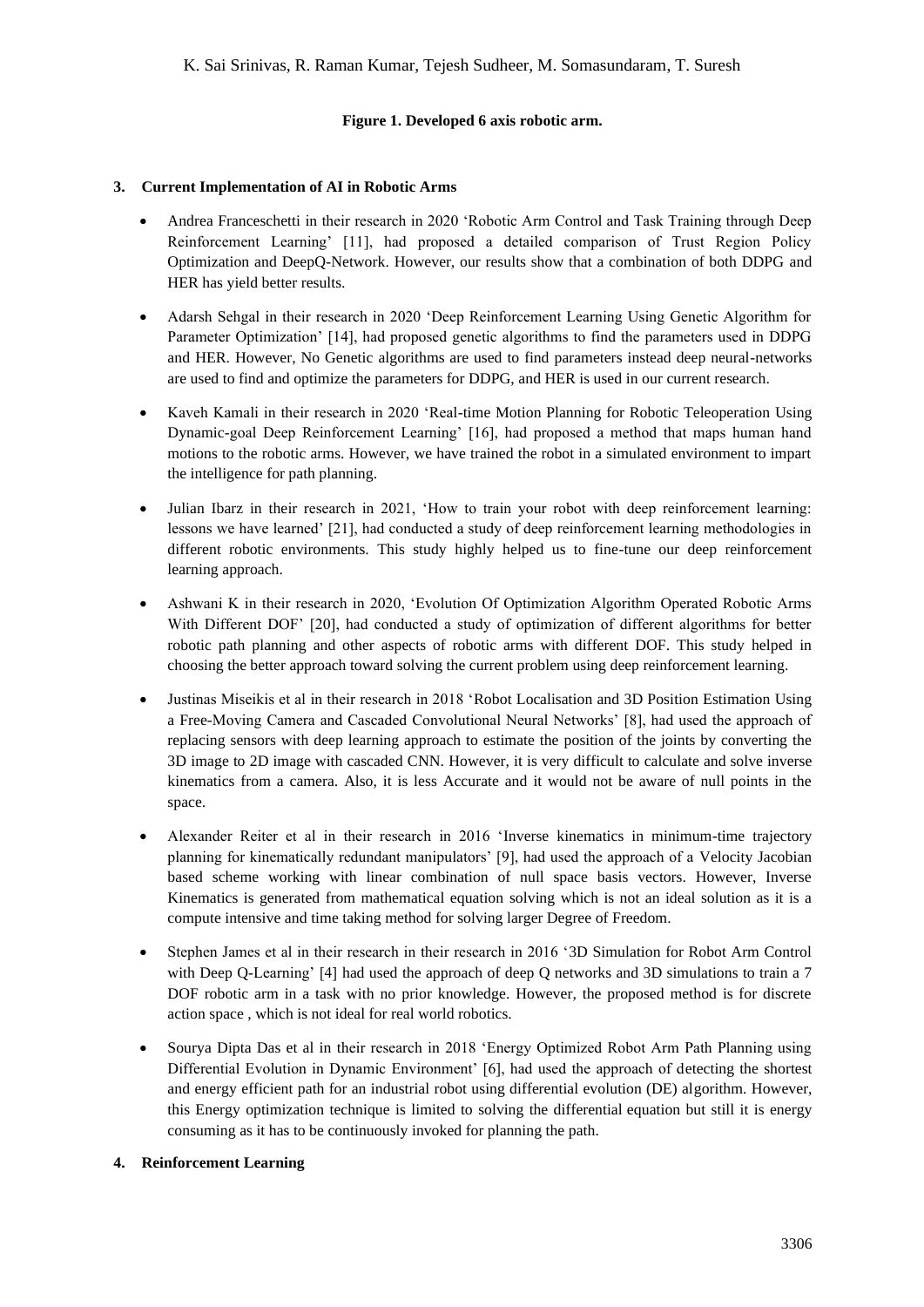Reinforcement learning is used in the system as it is intended to be completely autonomous. It has modules as below:

#### **4.1. Q-Learning**

Q-learning is defined as an off policy algorithm in reinforcement learning where the agent learns optimal policy with the help of a greedy policy. In this process it finds the best action to take when there is given current state. It learns from actions that are not present the current policy i.e. by performing random actions. A Qleaning requires a Q-table which acts as a memory table for the agent to take actions for a given state.

$$
Qt(s,a) = Qt-1(s,a)+\alpha(R(s,a)+\gamma \max a' Q(s',a')-Qt-1(s,a))
$$
 Eq 1

## **4.2. Q-table**

Q-table is a 2-dimensional matrix of [state, action] which consists Q- values where columns represent all the possible actions in the environment and rows represent the state of the system. A Q-value is a measure of the overall expected reward assuming the agent is in state (s) and performs action (a). Initializing of Q-table is done by setting-up Q-values to 0 or through random initialization. The Q table is updated continuously with the best action out of all possible actions at a given time instant i.e., the action that yields highest reward and the same is updated as the state value. The updating of Q- table is governed by Bellman's equation as show below.

$$
Qt(s,a) = Qt-1(s,a) + \alpha(R(s,a) + \gamma max(Q(s',a'))-Qt-1(s,a))
$$
 Eq 2

Where

 $Qt(s,a) = New Q-value$ 

Qt−1(s,a) = Previously Recorded Q-value

 $\alpha$  = Learning Rate

 $R(s, a) = A$  reward function which takes a state (s) and action (a) and outputs a reward value (r)

 $γ = Discount Factor$ 

 $max(Q(s',a'))$  - Max Q-value of the current state from the Q-table

This equation is iterated over for each episode and Q-table is updated for maximizing the reward of the agent.

This traditional Q-table approach fails to work in real time complex scenarios as the computational space increases largely and tends to reach an infinite [state action] space. So, for many of the real-world applications from robotics to self-driving cars uses deep learning-based approach to overcome this problem.

## **4.3. Deep Q-Learning Network (DQN)**

Deep Q-Network uses a Deep Neural architecture which helps in approximating the Q- Values for a given state. The neural network further optimizes the best action for any given state by predicting the Q-value for each action and the prediction gets better over the period of training.

#### **4.4. Improving Efficiency of a Deep Q Network**

 To increase the efficiency of a Deep Q Network (DQN) techniques like epsilon greedy, reply buffer, target network is employed which increase the efficiency and accuracy of the DQN.

#### **4.4.1 Epsilon Greedy Algorithm:**

Epsilon Algorithm [20] is an exploration factor which helps the network to define its rate of exploration over the period of training. Initially a high epsilon rate is set and is reduced using epsilon- decay factor until a it reaches the minimum epsilon value. This helps the agent in exploration and exploitation of the environment.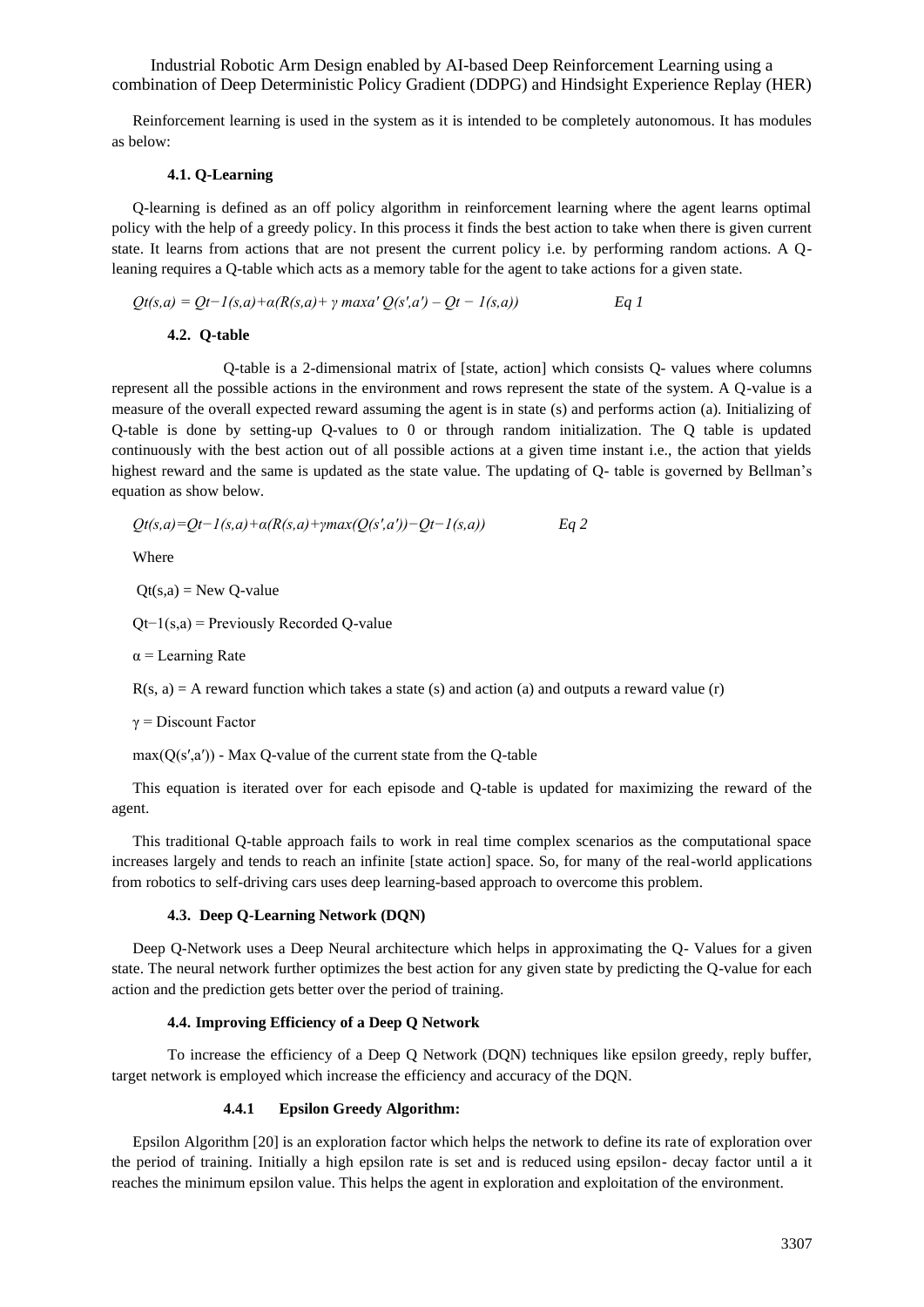## **4.4.2 Replay Buffer:**

To enhance the DQN performance a Replay Buffer[24] is introduced to collect and store the experience in a large buffer which contains all the transitions taken during the agent training. Data is trained in Mini Batches form the buffer. This methodology increases data efficiency in training the DQN agent.

# **4.4.3 Target Network:**

This method employs using two individual neural networks namely online network and Target Network. Online network is used to interact with the environment whereas target network is used to predict the outcomes. The online network is constantly updated but the target network is updated over N iterations by copying the trained parameters form Online network. This improves the stability of the network.

#### **5. Implementation of Solution**

The solution is implemented using an open-source robotic arm connected to a cloud computer where our reinforcement learning algorithm [12] runs and generates the next position co-ordinates based on the robotic environment which is a 3D video captured by a camera on field that assists robotic arm manipulation to reach the goal [13]. The following block diagram shows detailed view of the entire system.



**Figure 2. Detailed overall block diagram of the system**

To implement the reinforcement learning algorithm in the robotic arm and use it in the real time, a simulation is carried out in the initial phase using a 3D physics engine and then the results are analyzed for accuracy and desired output.

### **5.1 URDF Modelling:**

The Universal Robot Description Model (URDF) is prepared using the 3D modelling software for use in the simulation environment. This URDF file holds details about all the physical and mechanical properties of the robot to be simulated like locations of joints, their friction, gravity, mass, location of the part in a 3D space represented as quaternions in a XML file format [7]. The visuals of the robot are shown in the simulation software using the Stereo Lithography (STL) files that are generated using 3D modelling software like AutoCAD.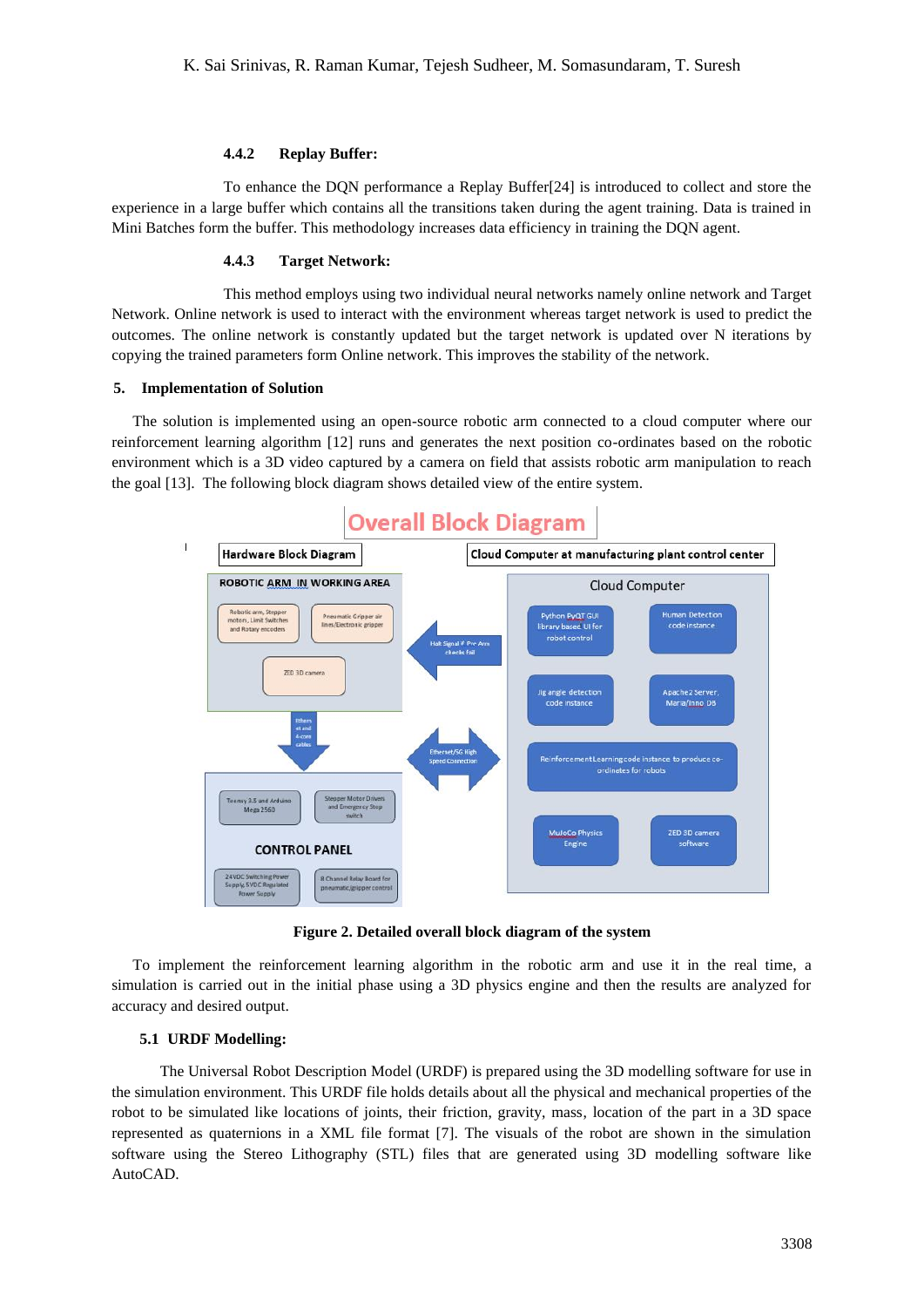## **5.2 MuJoCo Simulation:**

 Simulation of the required process is carried out using the physics simulation [25] engine by importing the URDF file and then passing the location values and co-ordinates of the different joints to the software which then renders the simulation using OpenGL hardware accelerated graphics. This allows the user to visualize the movements of the robot and the various actions performed to reach the goal during the training phase of reinforcement learning.



**Figure 3. MuJoCo simulation of the serial manipulator**

## **5.3 Replacement of Inverse Kinematics by the Deep Reinforcement Learning:**

In current scenario, the robotic arms are using inverse kinematics to operate in their environment. In general, the desired goal to reach is represented in Cartesian co-ordinates and it is converted to Joint angles using the inverse kinematics which is further used in motion planning of the arm. The robotic arm should move it's joints in certain angles and reach the final position. The Joint space co-ordinates are calculated from the Cartesian coordinates using Denavit-Hartenberg parameters (DH Parameters) which are used in assigning the co-ordinate frames for the robotic arm. Solving the kinematics demands high computational power due to solving of multidimensional matrices as a part of calculating the joint angles. It is also passive calculation and there is no feedback system to check and correct the position during next iteration. This process is also prone to errors that arise due to matrix inversions during calculation.

The reinforcement learning method uses rewards and penalty system to enable the system to learn directly from the surrounding environment and prevent any miscalculations. This process directly explores [15] and generates the joint angles and positions based on the intelligence attained through several training epochs and the current state is calculated based on the Q-table parameters which therefore helps in real time motion planning [16]. This process imparts intelligence to the robot and prevents any problems that arise due to miscalculations in conventional method. Reinforcement learning method is superior to conventional method in terms of adopting itself to new environments based on the intelligence attained thorough training [11].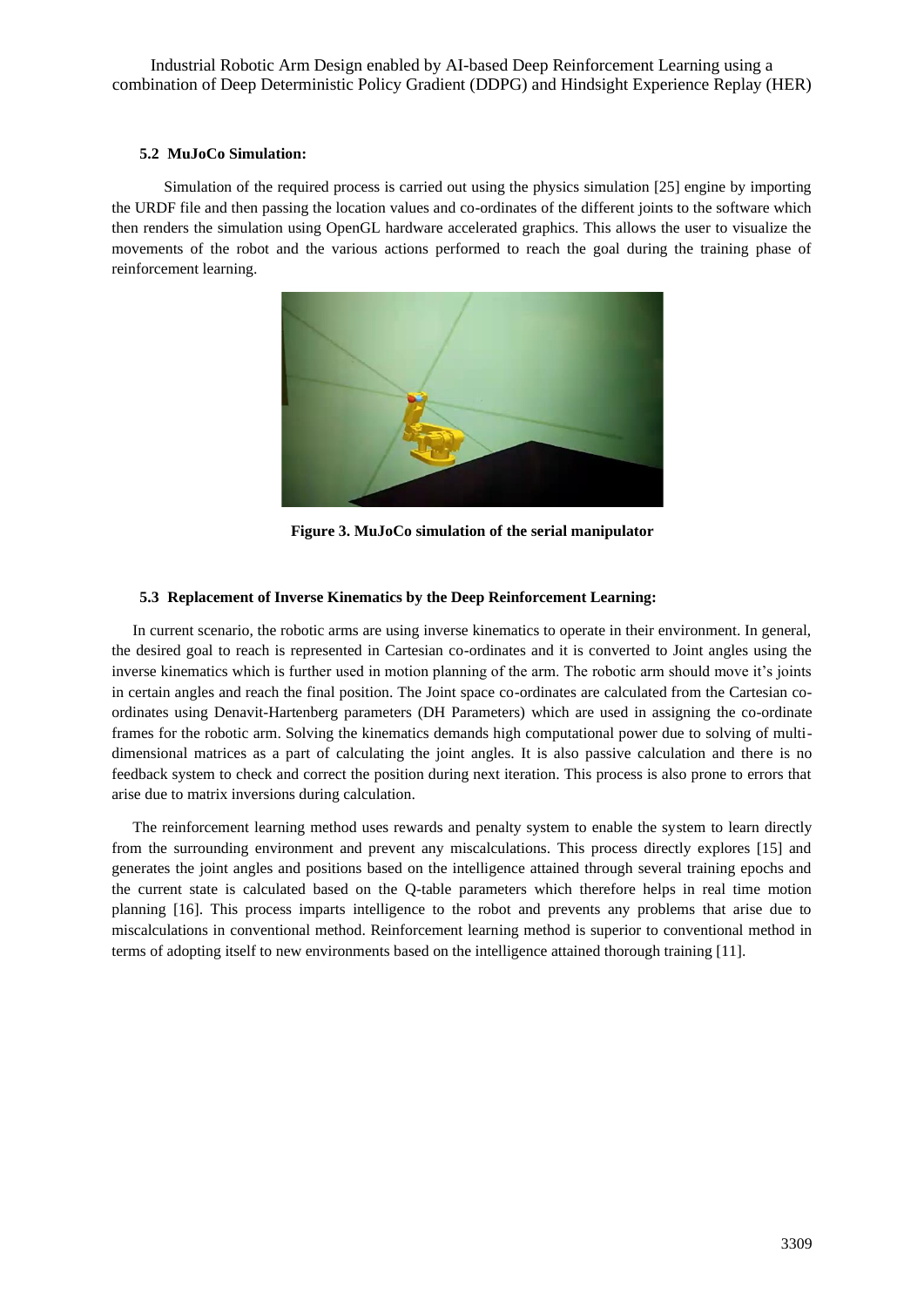

**Figure 4. Kinematic chain diagram of the proposed serial manipulator.**

$$
\theta_{4} = \text{atan2}(r_{13}, r_{23})
$$
\n
$$
\theta_{6} = \text{atan2}(-r_{31}, r_{32})
$$
\n
$$
\theta_{5} = \text{atan2}\left(r_{33}, \pm \sqrt{1 - r_{33}^{2}}\right)
$$
\n
$$
\theta_{4} = \text{atan2}(-r_{13}, -r_{23})
$$
\n
$$
\theta_{6} = \text{atan2}(r_{31}, -r_{32})
$$

**Figure 5. Conversion of Cartesian Co-ordinates to Joint Co-ordinates in conventional inverse kinematics**

## **5.4 Sensors and 3D Camera for Position Detection:**

 The most important component in reinforcement learning is being able to see or sense it's surroundings in order to generate rewards and decide future action. This purpose is fulfilled by using a 3D camera [5] that can map the surroundings before every action and fed as input to the trained model which allows the trained model to take decisions. The 3D camera gives 3D location of the object in terms of color gradients which is processed to get the actual co-ordinates.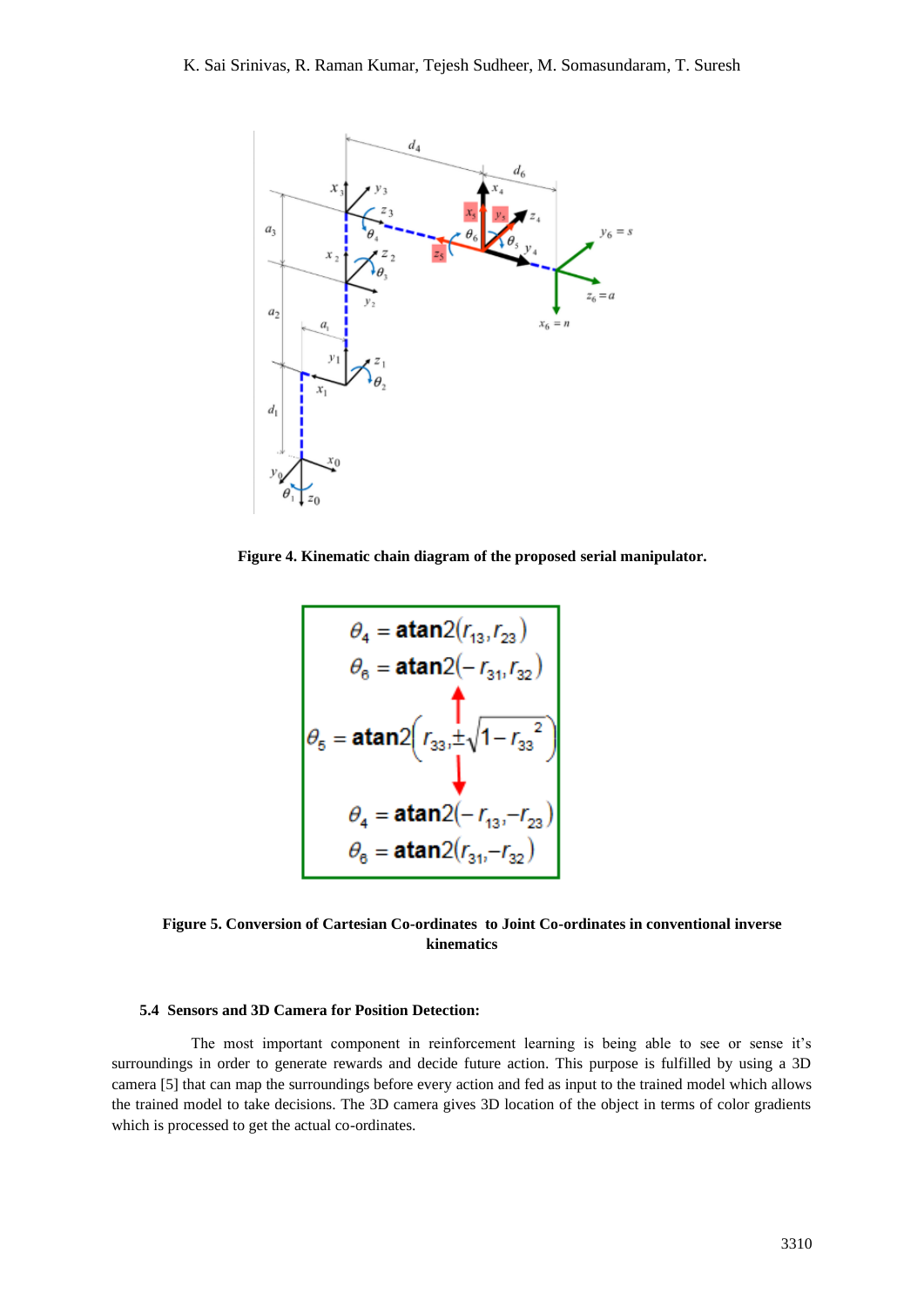

**Figure 6. Depth camera view of an object depicting distances as color gradients.**



**Figure 7. Normal camera view of the same object from previous picture.**

# **6. Algorithms Used:**

# **6.1 Deep Deterministic Policy Gradient (DDPG):**

DDPG[14] is a model free approach and can learn policies using low-dimensional observations with same hyper-parameters and neural network structure [4]. It uses an Actor-Critic Network similar to DQN target network implementation. The Actor-Critic network is updated for each step taken in the environment and learns from the mini-batches from the replay buffer. A  $\beta_{\theta}$  policy is constructed by adding noise that is sampled from noise process (N) this makes sure that the environment is explored.

$$
\beta_\theta(s_t) = \mu_\theta(s_t) + N \hspace{2.5cm} \text{Eq 3}
$$

These steps are repeated by updating the Actor-Critic network for each step.

### **6.2 Hindsight Experience Replay (HER):**

Robotics environments require to deal with sparse rewards to keep the complexity of the network under control which is the biggest problem in reinforcement learning. HER [10] helps in dealing with the sparse rewards by using a concept of generating a virtual goal allowing sample-efficient learning [5]. HER is constructed by using experience of some episodes which are stored in the replay buffer for every transaction along with the current goal and subset of some virtual goals. This type of Goal-Engineering mechanism helps the agent to avoid false-positives and obtain learning signal to achieve our final goal.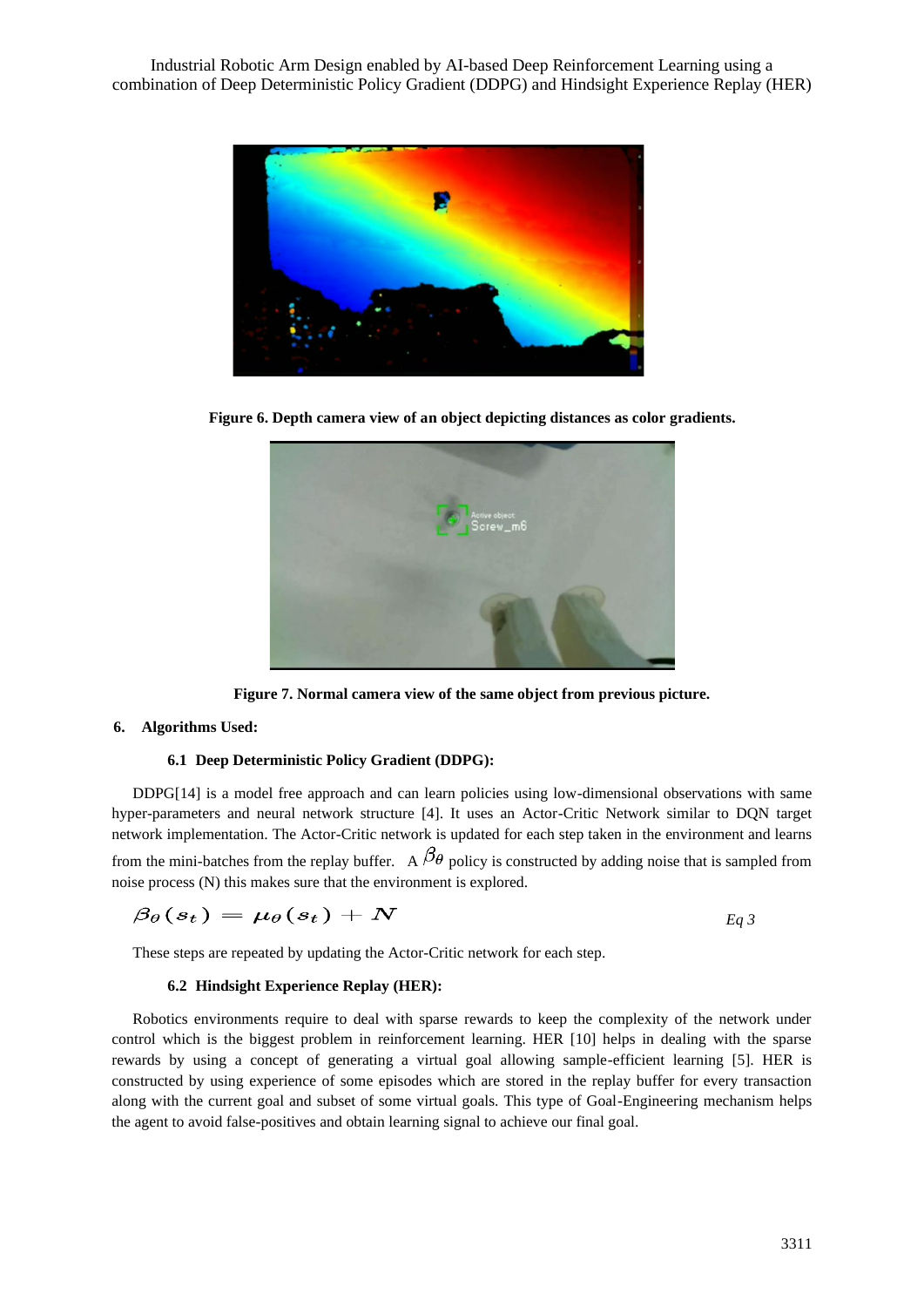A deep reinforcement learning[22] architecture using combination of DDPG[14] and HER[10] is used to achieve best results for our robotic environment.



The above results show that a combination of DDPG+HER gives a high success rate which is tested and verified by OpenAI on the robotics environments within the OpenAI Gym [23].

The above algorithms are imported form OpenAI Baselines and modified to satisfy our own robotic environment which is built using MuJoCo(Physics Simulation) and OpenAI gym[23] python library.

## **7. Conclusion and Future Scope**

This technology is still under research and our system has produced satisfactory results in testing phase. With the changing trends, usage of advanced technologies like reinforcement learning looks promising for industrial automation. This technology can undergo potentially major improvements and will produce better and improved versions of the existing algorithms. More and more environments can be added to the training phase to make the model work in different kinds of industrial tasks.

## **References**

- [1] Self-calibration of single-loop, closed kinematic chains formed by dual or redundant manipulators by D.J. Bennett, 1988.
- [2] 3D Collision Detection for Industrial Robots and Unknown Obstacles Using Multiple Depth Images by Markus Fischer, 2009.
- [3] Towards a science of integrated AI and Robotics by KannaRajan, 2017.
- [4] Deep Reinforcement Learning Using Genetic Algorithm for Parameter Optimization by Adarsh Sehgal, 2019.
- [5] Mobile manipulation task simulation using ROS with MoveIt by Hao Deng, 2017.
- [6] A New Artificial Neural Network Approach in Solving Inverse Kinematics of Robotic Arm (Denso VP6242) by Ahmed R. J. Almusawi, 2016.
- [7] 3D Simulation for Robot Arm Control with Deep Q-Learning. Stephen James, Edward Johns, 2016.
- [8] A Deep Reinforcement Learning Approach for Dynamically Stable Inverse Kinematics of Humanoid Robots by Phaniteja S, 2018.